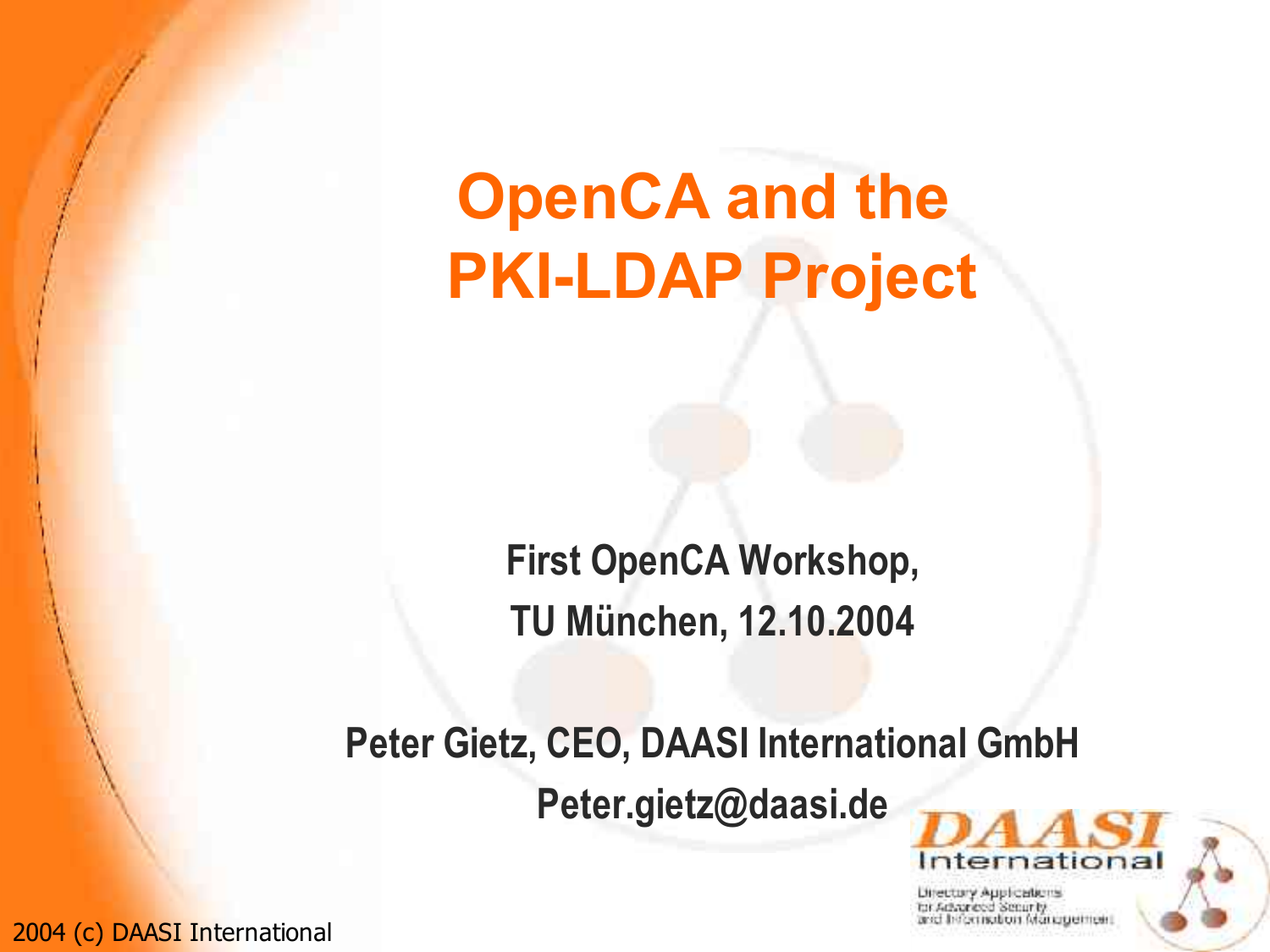## **Agenda**

- **Introduction to PKI/LDAP-Project**
- **Central server components**
- **LDAP integration and OpenCA**
- **OpenCA evaluation**



Directory Applications br Advanced Senarty and Information Management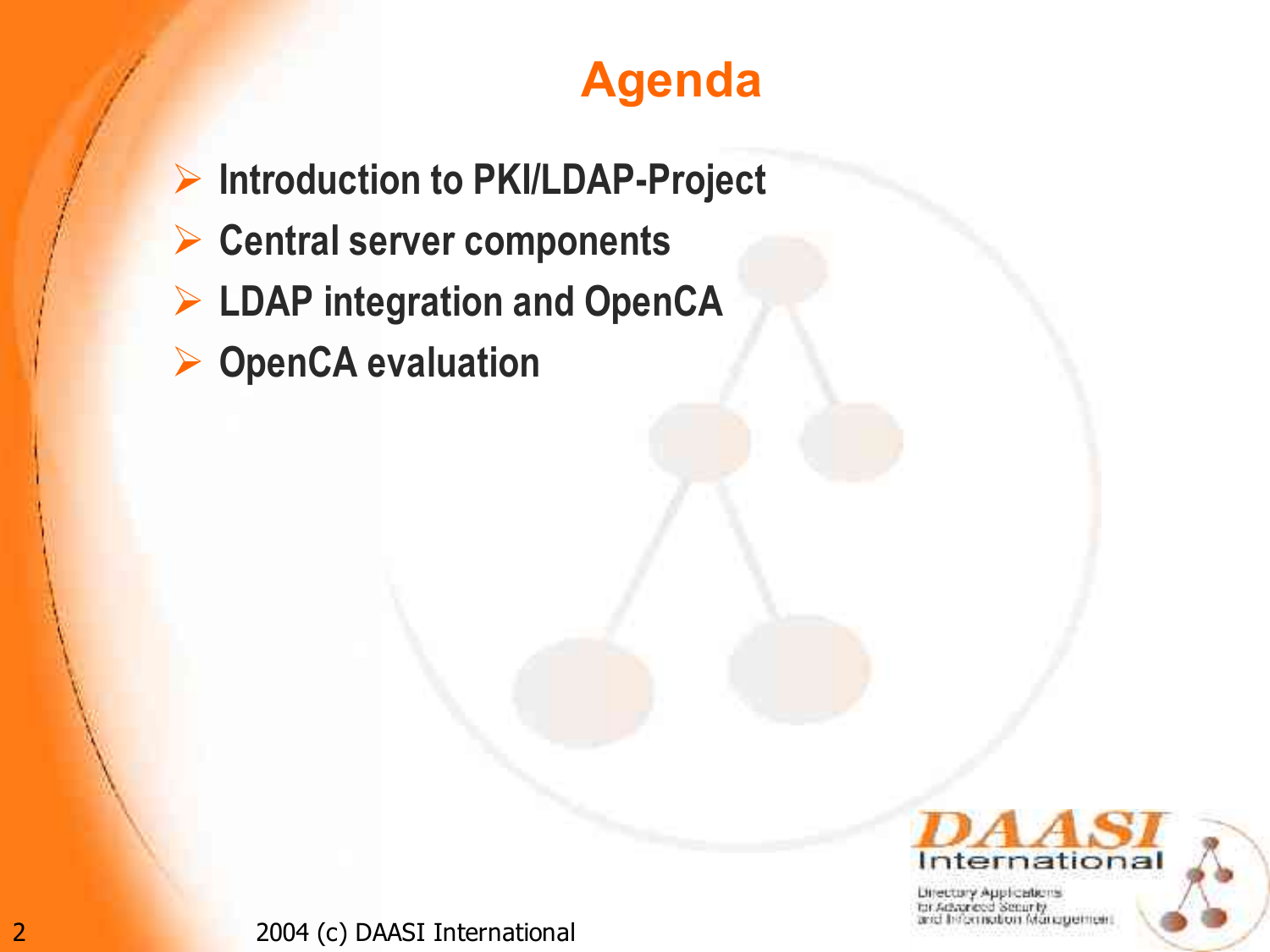# **Project PKI-LDAP**

- **Aim: setup of a PKI on the basis of LDAP indexes for all Baden-Württemberg universities**
- **Work programm:**
	- **Evaluation of existing CAs and directories in Baden Württemberg Universities**
	- **Central Server components (see below)**
	- **Support and coordination of lokal directories and Identity Management projects**
	- **Implementation of PKI based value added services (S/MIME, SSL, VPN, Webauthorisierung, User-Interfaces)**
	- **Public relations**



Directory Applications aton manauemen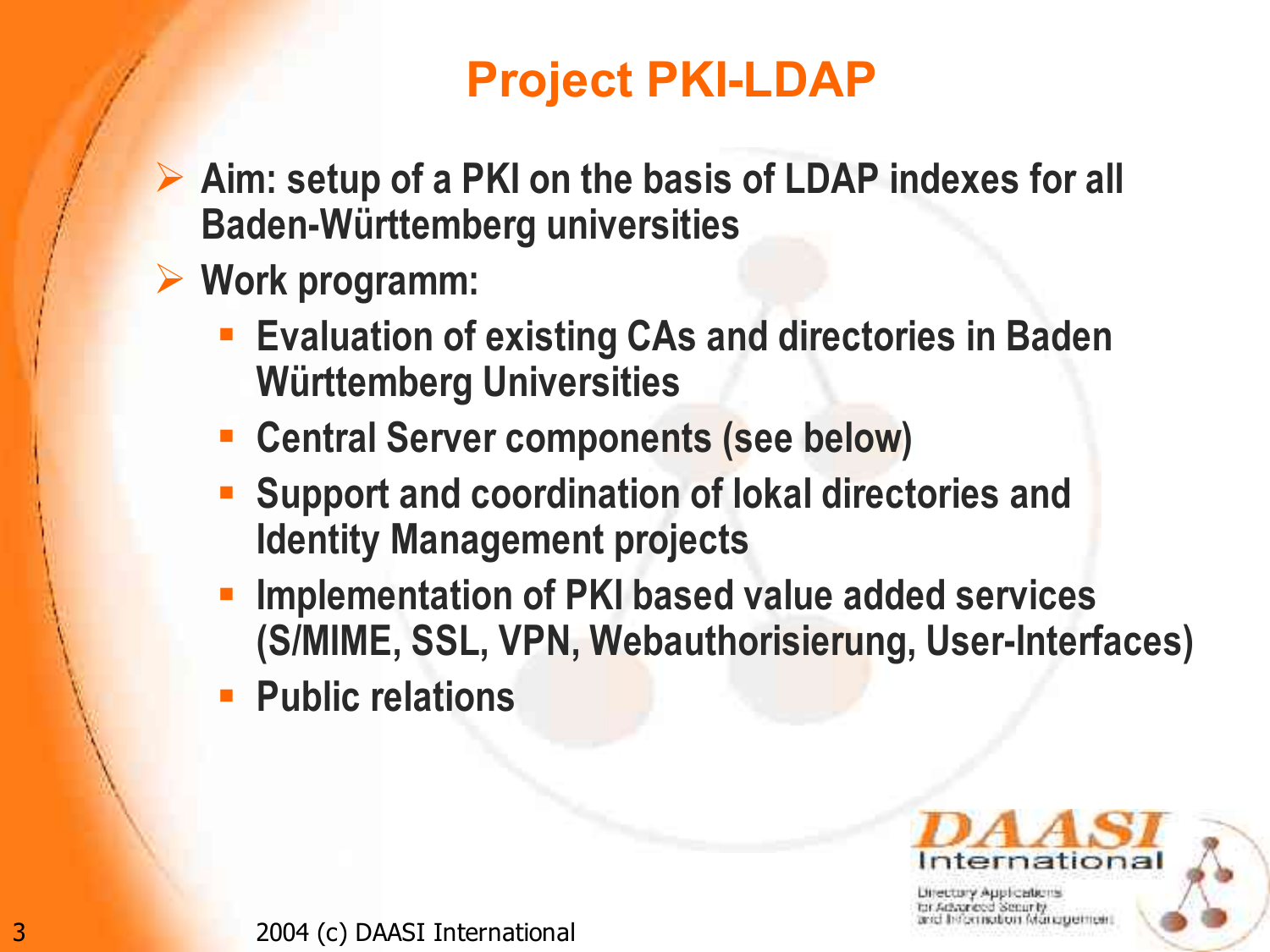# **Project PKI-LDAP**

- **Duration: 2 years (one year is already over)**
- **Participants: Universities of Freiburg, Heidelberg, Hohenheim, Karlsruhe, Konstanz, Mannheim, Stuttgart, Ulm, und Tübingen, as well as DAASI International GmbH**
- **Effort allocation: 10 Person years**
- **Subdivision in autonomous project parts**
- **More info: www.pki-ldap.uni-tuebingen.de**



aton Mandemein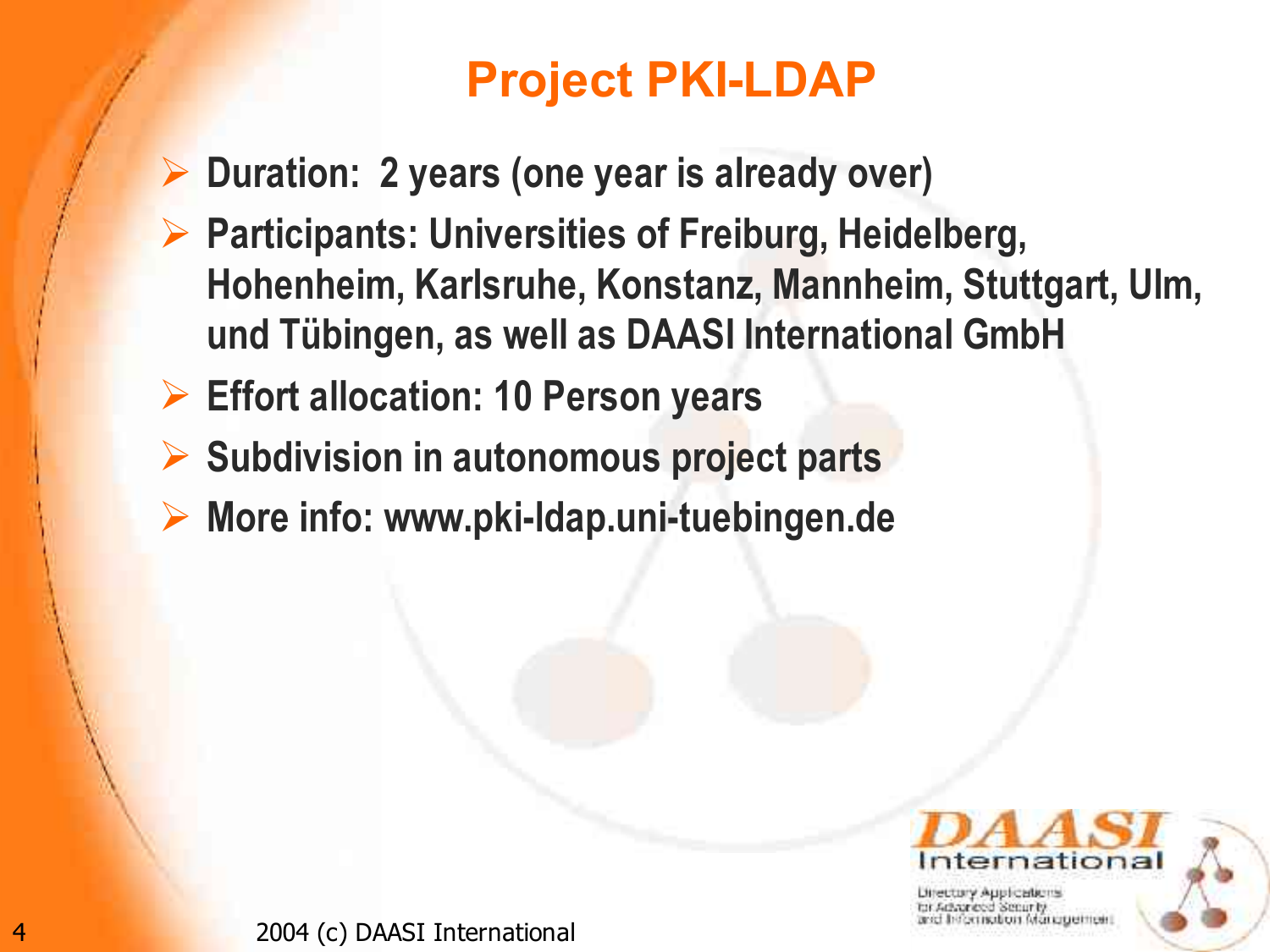#### **Project part central server**

#### **Tasks:**

- **Central certificate directory for those local Cas that don't operate an own directory**
- **Index directory server which contains data about all certificates of all Cas within the project**
- **Reference LDAP server on basis of OpenLDAP**
- **Specification of certificate profiles**

un Mandemein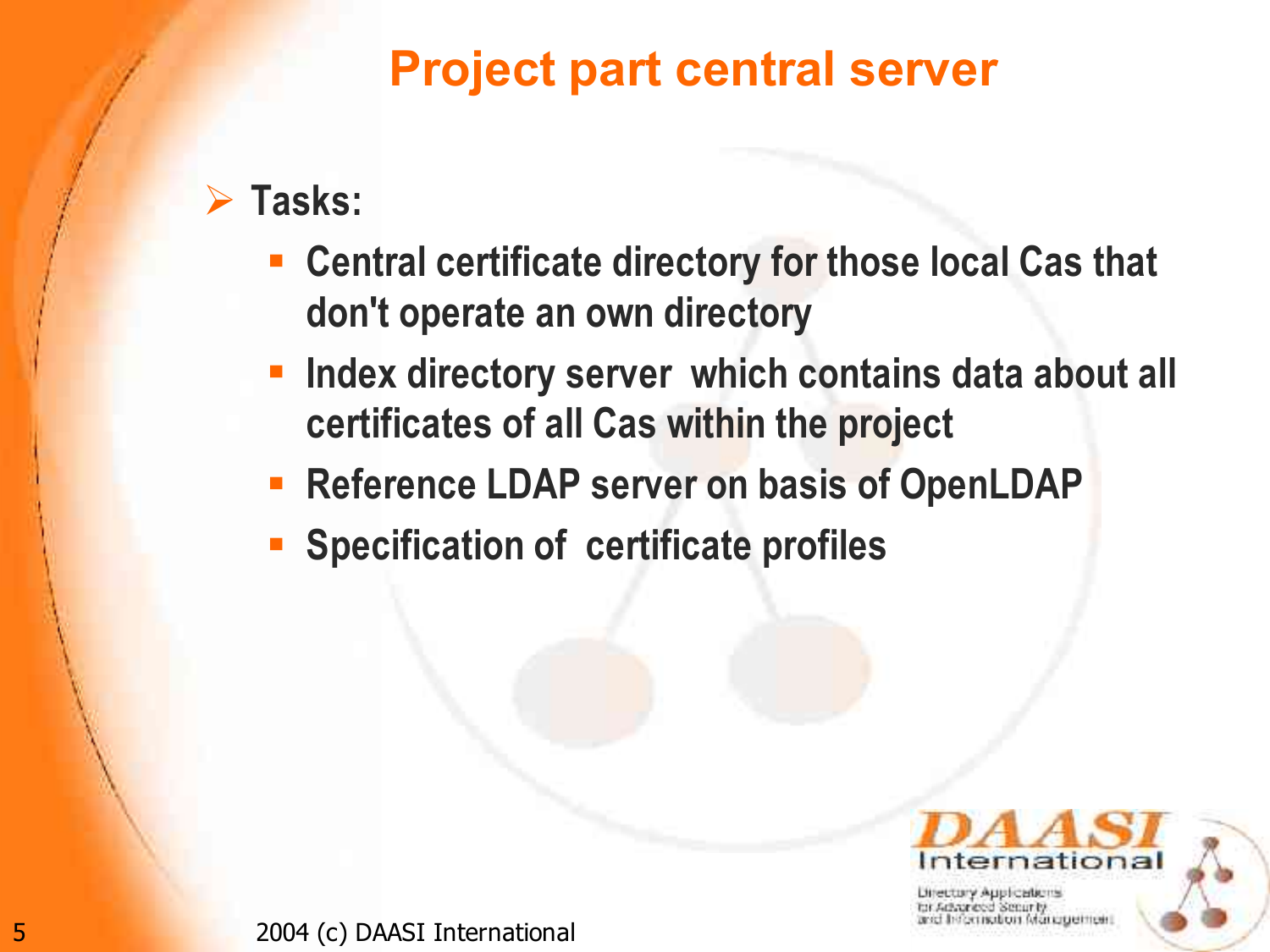#### **Project part central server**

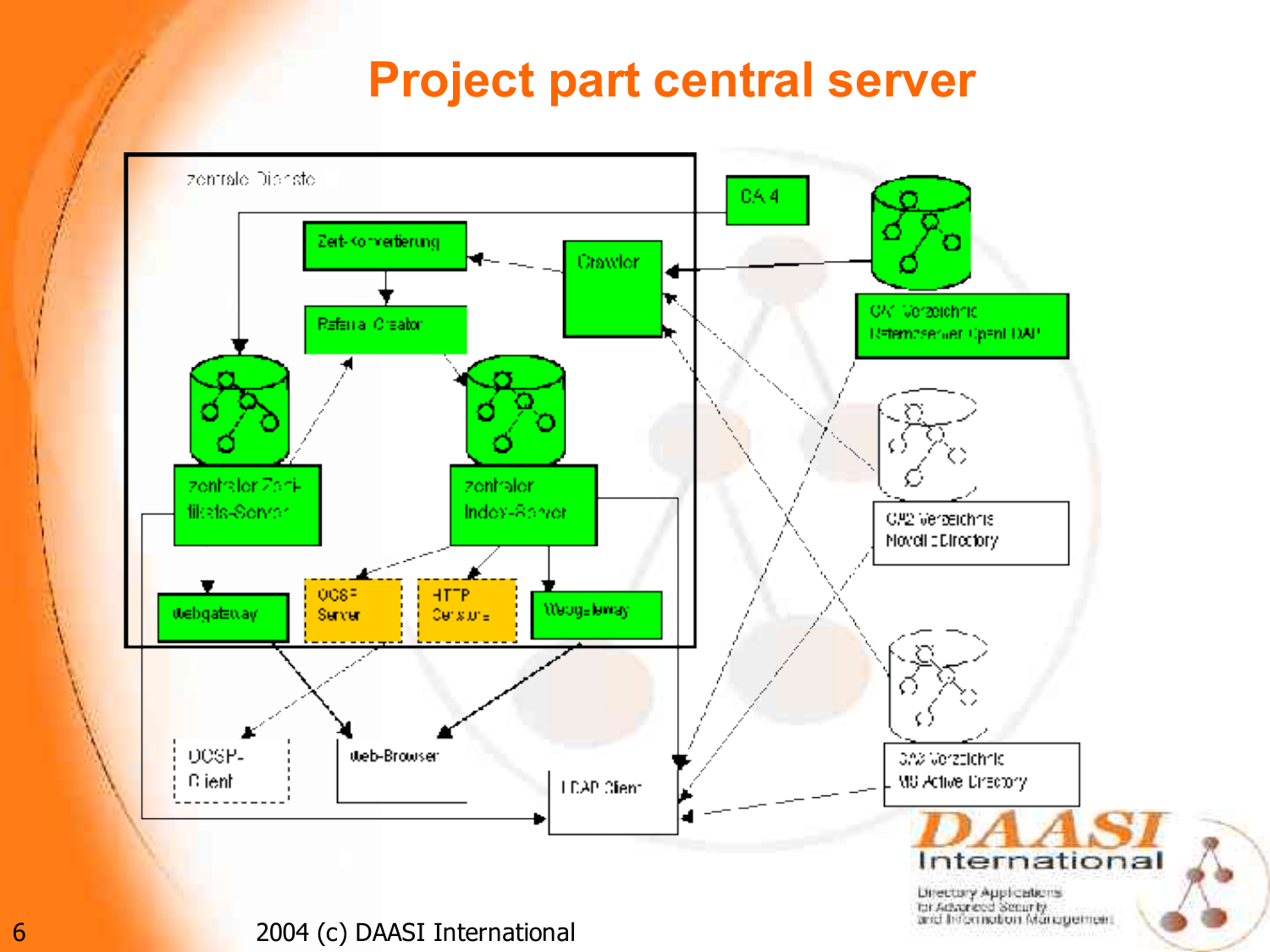#### **New LDAP schema for certificates**

 **IETF-Draft: Gietz, Klasen, Internet X.509 Public Key Infrastructure LDAP Schema for X.509 Certificates, draft-ietfpkix-ldap-pkc-schema-00.txt**

- **Every certificate is stored in a separate entry**
- **In addition to the binary certificate, contents of the single certificate fields and extensions are stored in separate LDAP attributes to make them easily searchable ("metadata approach")**

**Related documents on CRLs and Attribute certificates:**

- **Chadwick, D. W., Sahalayev, M. V., Internet X.509 Public Key Infrastructure LDAP schema for X.509 CRLs, draft-ietf-pkixldap-crl-schema-01.txt**
- **Chadwick, D. W., Sahalayev, M. V., Internet X.509 Public Key Infrastructure LDAP Schema for X.509 Attribute Certificates, draft-ietf-pkix-ldap-ac-schema-02.txt**этнашон манашентон. 7 2004 (c) DAASI International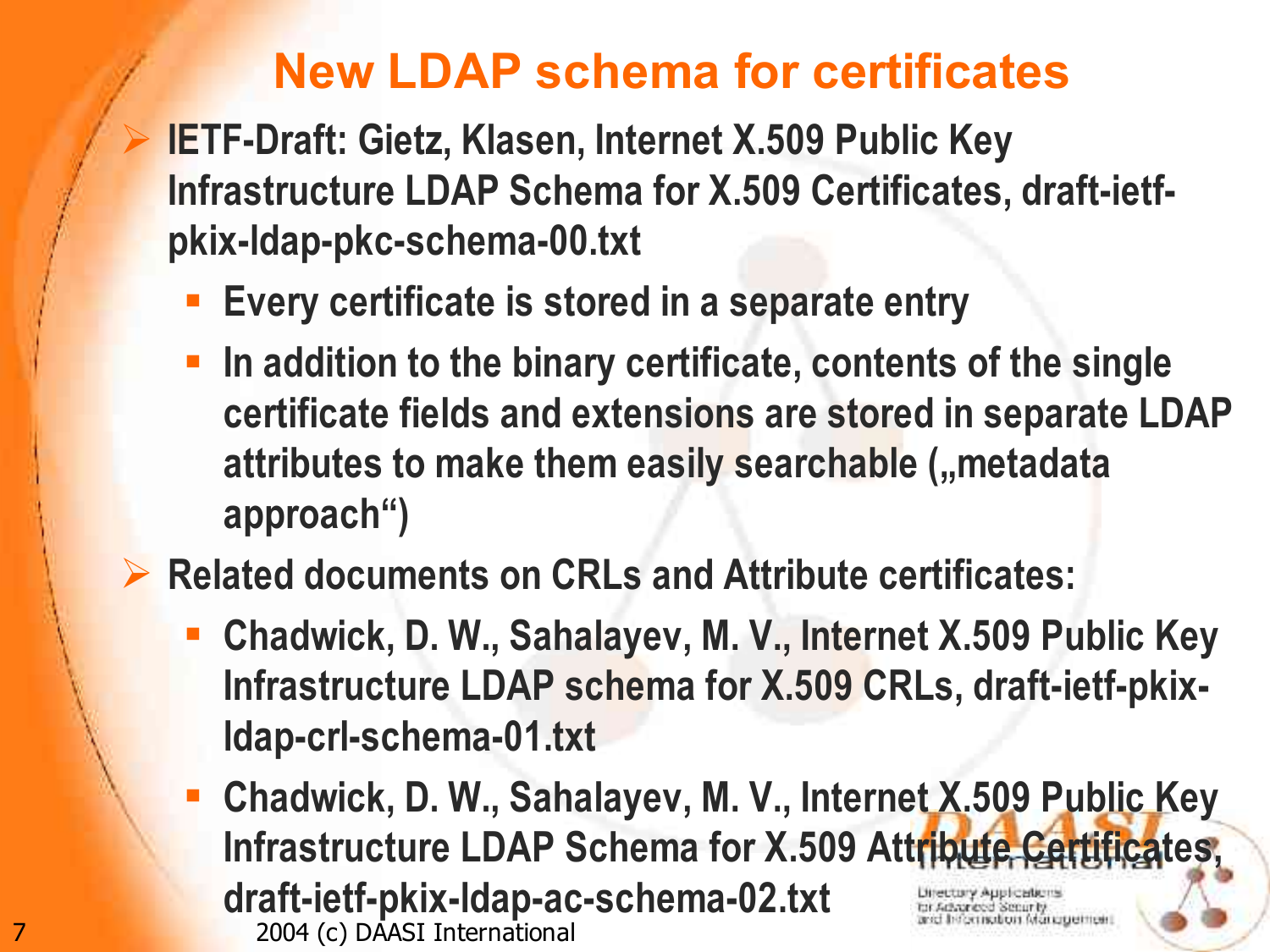#### **Examples of new attributes**

X509serialNumber; x509signatureAlgorithm; x509issuer; X509validityNotBefore; x509validityNotAfter; x509authorityKeyIdentifier; x509authorityCertIssuer; x509authorityCertSerialNumber;

x509subjectKeyIdentifier; x509keyUsage; x509policyInformationIdentifier;

x509subjectAltNameRfc822Name; x509subjectAltNameDnsName; x509subjectAltNameDirectoryName; x509subjectAltNameURI; x509subjectAltNameIpAddress; x509subjectAltNameRegisteredID; x509isssuerAltNameRfc822Name; etc.

x509extKeyUsage; x509FullcRLDistributionPoint; x509certHolder



Шессогу Аррісавета ematon Mangemen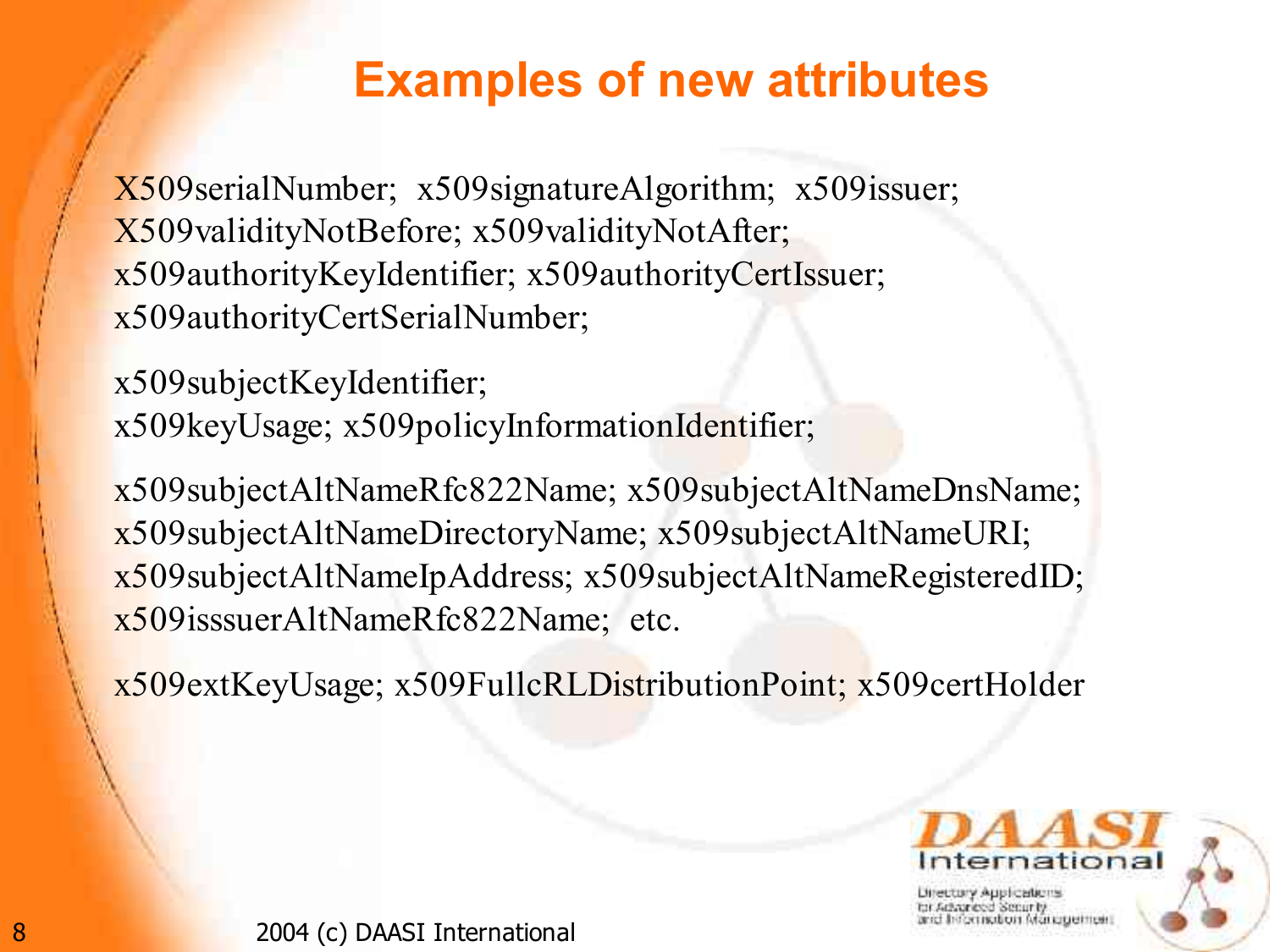## **DIT Structure in White Pages directory**



Directory Applications br Advanced Senarty and Information Management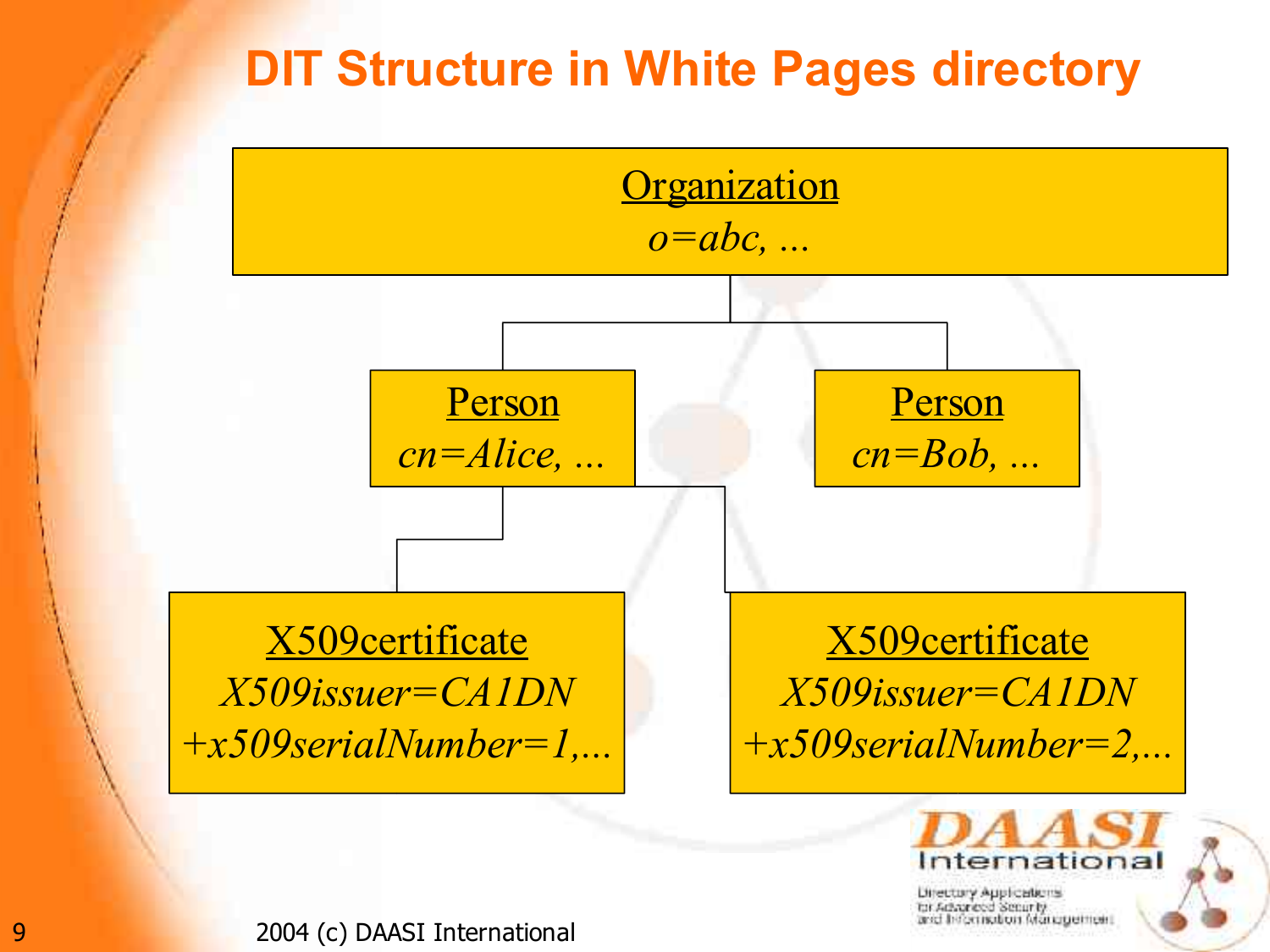

10 2004 (c) DAASI International

International Directory Applications tar Advanced Senarity and Information Management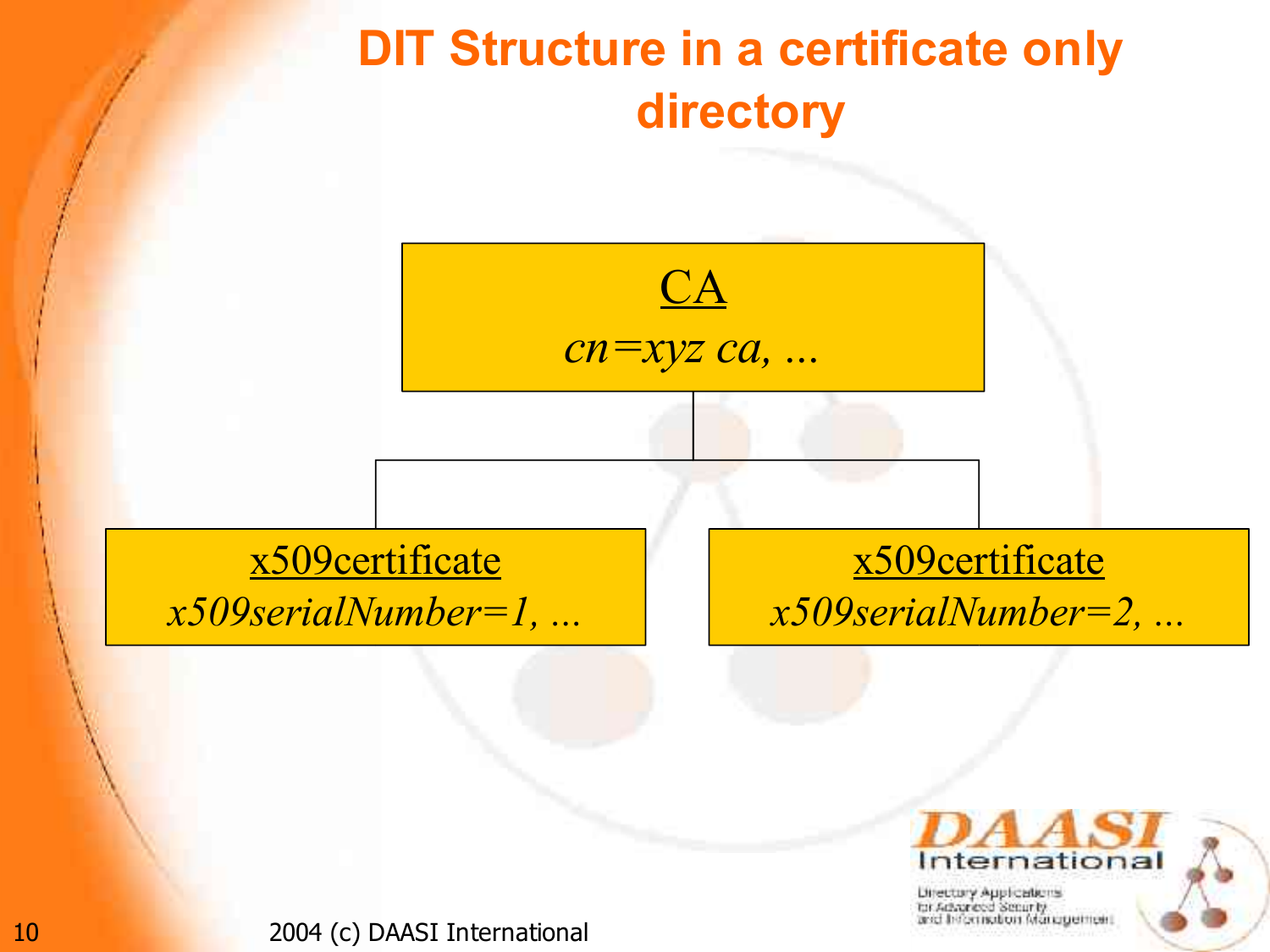#### **Index integration of local CAs**



Directory Applications<br>for Advanced Security<br>and Information Management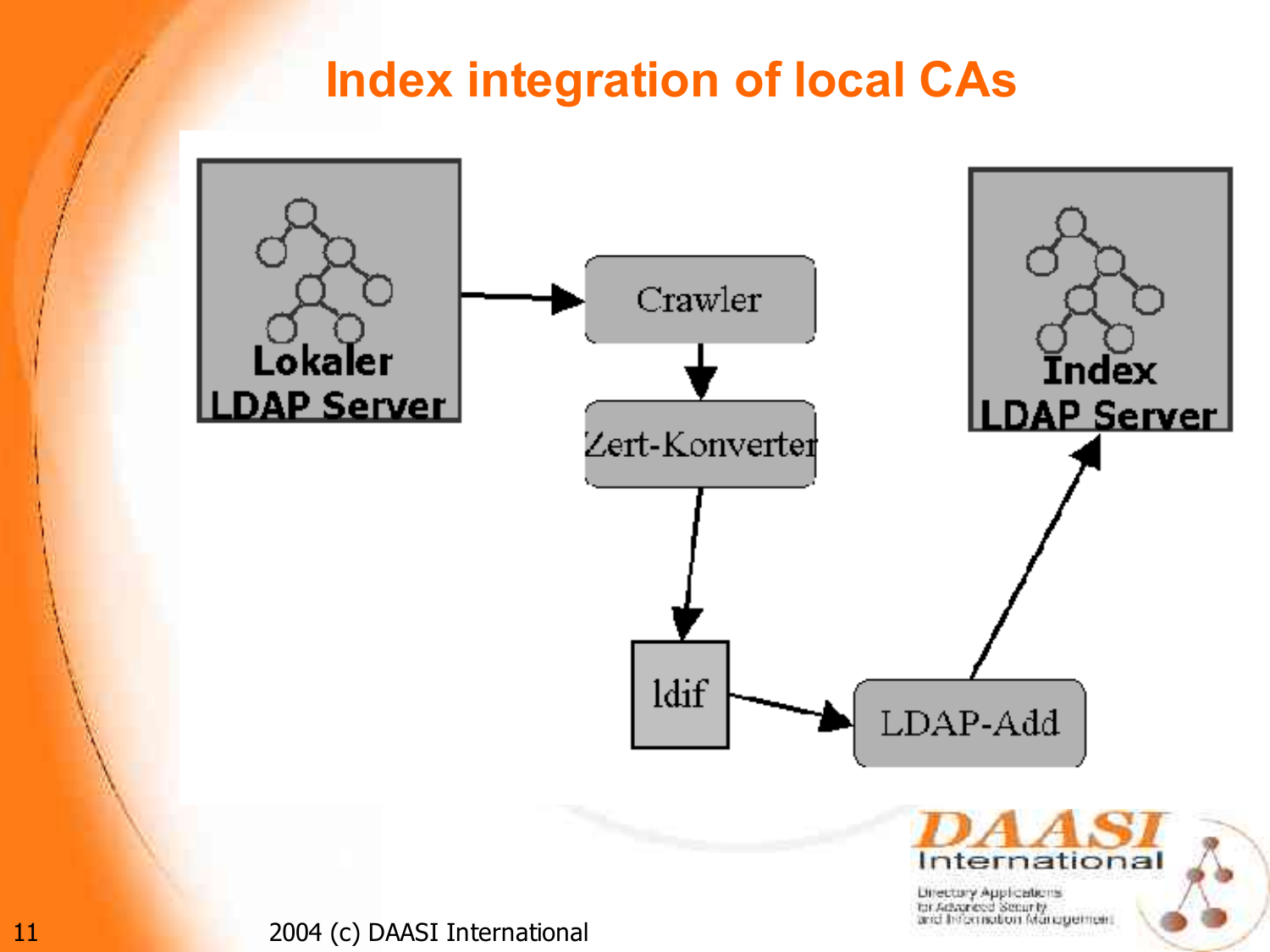#### **Integration of OpenCA**

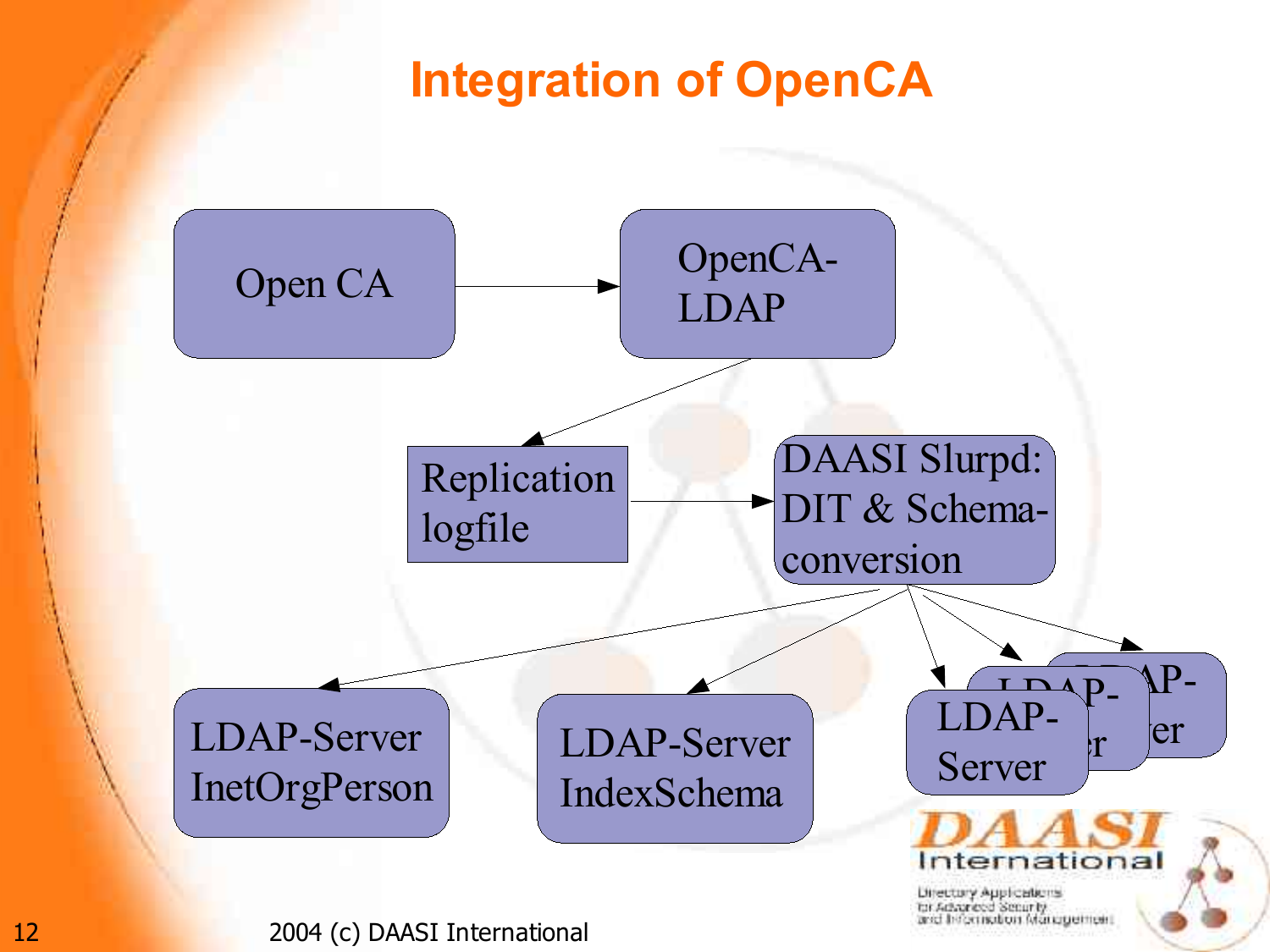# **OpenCA evaluation**

- **In the frame of the project part**, Design and Implementation of user **interfaces "**
- **Work items:**
	- **Evaluation of the OpenCA software - concludes**
		- **0.9.1 does not fullfil all requirements of the universities**
		- **Concludes 0.9.2 RC 5 is already usefull in production environment**
	- **Documentation works**
		- **General Introduction in German**
		- **Documentation of projektspezific implementation**
	- **Development**
		- **Project specific web interface**
		- **Integration of the new LDAP Schema (certificate metadata)**
		- **Backup solution for CA keys (wasn't yet there in OpenCA)**